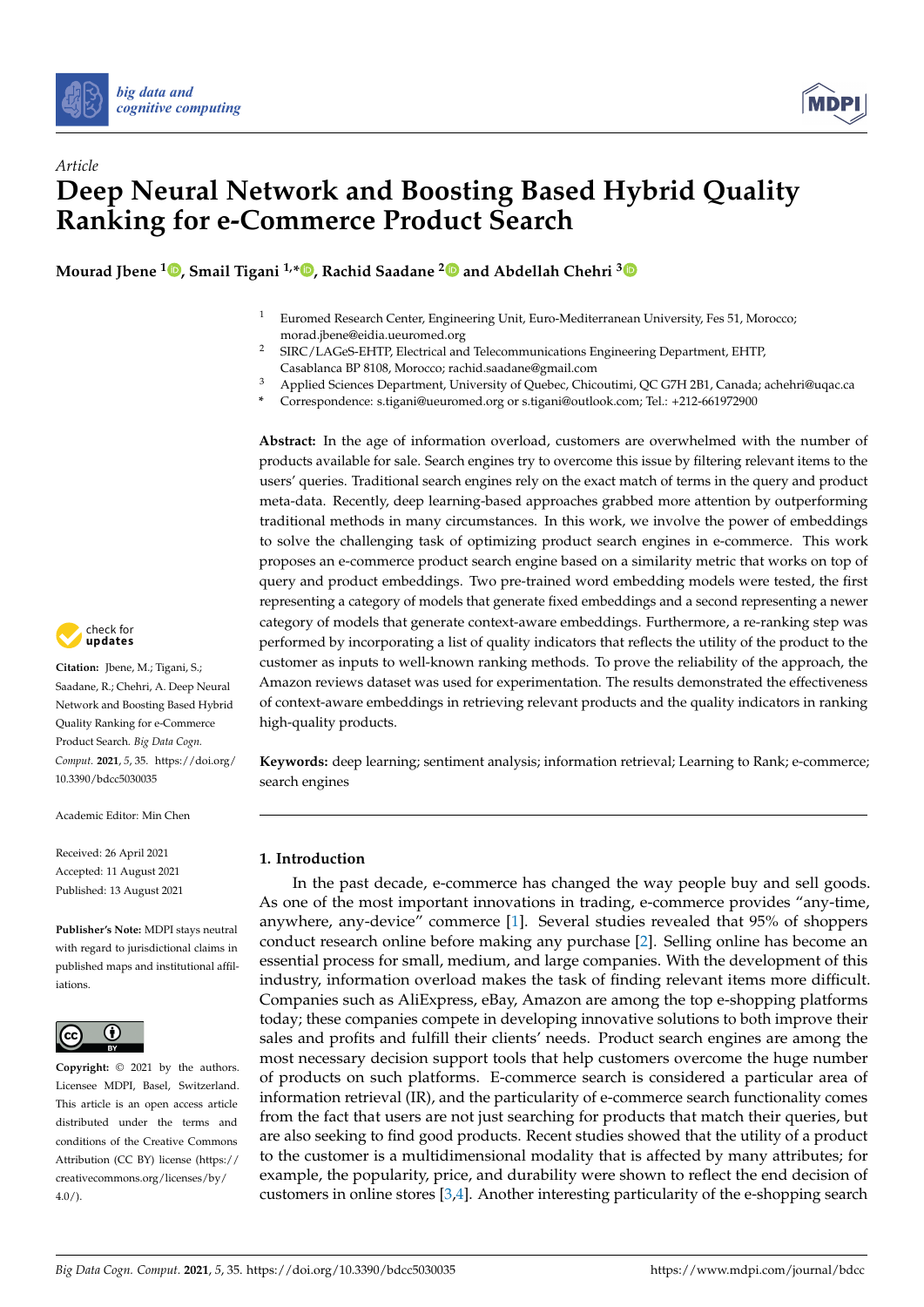is that users' queries are usually short, not very clear, and can be specified in multiple languages and from different cultural contexts [\[5\]](#page-11-4), posing limitations to conventional hard text-matching approaches.

Later approaches were aware of these issues and tried to overcome them by projecting products and queries into latent embedding spaces, either by learning them from scratch using appropriate datasets or by using pre-trained ones. These methods work quite well, compared to previous word-matching approaches. However, they still have the limitation of learning embeddings of words without taking into account the context in which they appear.

To overcome this issue, a new approach is proposed. This matching model benefits from word embeddings learned from huge corpora and thus is able to efficiently capture word semantics. To compare the performance of the approach using word embeddings from the BERT large [\[6\]](#page-11-5) model that takes into account the context of words, we tested the same approach using word embeddings learned with FastText [\[7\]](#page-11-6), which is another embedding model that was successfully applied for many natural language processing (NLP) tasks, for instance, semantic similarity and Word Translation [\[8,](#page-11-7)[9\]](#page-11-8). Word embeddings are used as feature representations of products and queries, and a custom similarity measure is used to extract the most relevant products for a given query.

Consumer-generated data, i.e., reviews, can provide interesting features of the listed products based on the experience of customers that have already bought the item [\[10\]](#page-11-9). Therefore, reviews are among the most critical factors that determine the purchase behavior of customers. To refine the search result, a recurrent neural network (RNN) model is proposed. The later model extracts sentiment scores from product reviews. These scores are then used along with a set of quality indicators as input features to rank the retrieved products in descending order of utility to the user.

The rest of this paper is structured as follows. Section [2](#page-1-0) contains related works. In Section [3,](#page-3-0) the proposed solution is described. Experimental results and discussions are presented in Section [4.](#page-6-0) Finally, some concluding remarks and future work are given in Section [5.](#page-10-0)

## <span id="page-1-0"></span>**2. Related Works**

Three lines of research are directly related to this work: product search, distributed representation of words commonly known as embeddings, and Learning to Rank.

## *2.1. Product Search*

Product search is a fundamental function in many online platforms. In e-commerce, in particular, product search has been studied in different ways. Conventional query-item matching methods, such as the classical probabilistic retrieval model BM25 [\[11\]](#page-11-10) and the language modeling approach query likelihood model (QL) [\[12\]](#page-11-11), ignore the order of word sequences and are based on exact "hard" matches of tokens rather than semantic "soft" matches. Despite their simplicity, the later methods cannot satisfy users' e-shopping search behavior effectively since there is a large vocabulary gap between the product description and user queries [\[13\]](#page-11-12).

To alleviate the vocabulary mismatch problem in product search between user queries and product attributes, newer approaches based on semantic latent space models were suggested. For example, the paper [\[13\]](#page-11-12) proposed a product search model that consists of a latent vector space model that maps queries and products into a hidden semantic space, then retrieves products based on their similarity with the query in the latent space. The paper [\[14\]](#page-11-13) introduced a hierarchical embedding model, which is a state-of-the-art retrieval model for personalized product search. The latent space retrieval model projects queries, users, and items into a semantic space and conducts product retrieval according to the semantic similarity between items and the composition of query and user models. Later [\[15\]](#page-11-14) proposed an attentive embedding model that personalizes product search based on the query characteristics and user purchase histories. The paper [\[16\]](#page-11-15) proposed a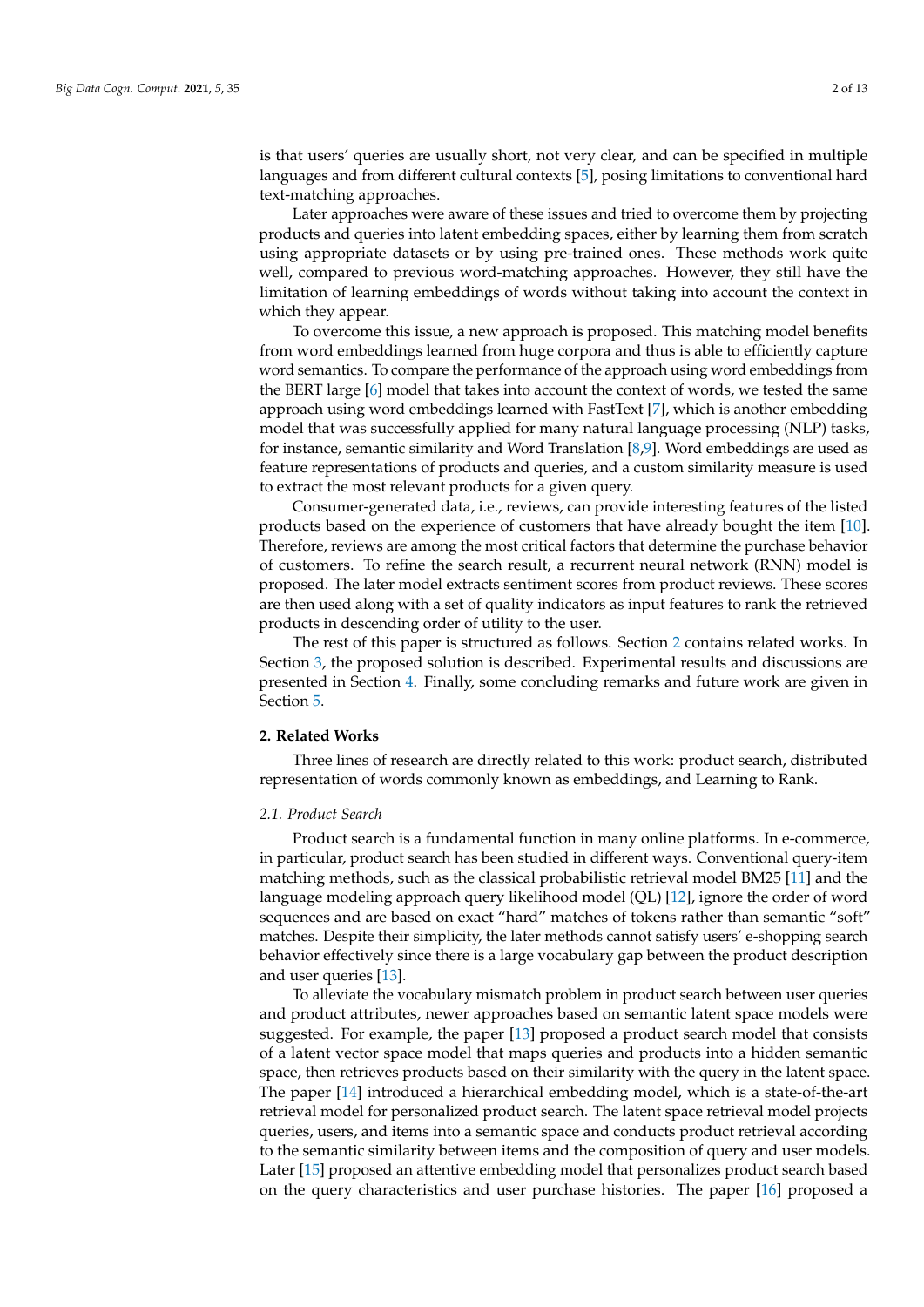TranSearch model that incorporates the visual preference of users as well as their textual preference for personalized product search. Ref. [\[17\]](#page-11-16) extracts users' positive and negative feedback about product aspects from review data and builds embedding networks that encode both items and their extracted aspects to improve conversational product search results. Ref. [\[18\]](#page-11-17) presented QUARTS, an end-to-end neural model to enhance the ranking performance in product search by addressing the problem of search engine results that do not match search query intent.

In most of the presented works, embeddings of words are learned without taking into consideration the context that they come in. In contrast, we use the BERT [\[6\]](#page-11-5) model that was trained on a substantial corpus of data to extract context-aware word embeddings.

#### *2.2. Word Embeddings*

Dealing with text is a challenging problem. The one-hot representation of words has been widely used as the basis of NLP and IR. The critical issue with this representation is that it does not take into account any semantic relation between words and faces the data-sparsity problem.

Recently, the word embeddings approach, represented by deep learning, has attracted extensive attention and was widely used to tackle many challenging natural language processing tasks, such as text classification, question-answering, and so on. Word embeddings are dense vector representations with dimensions usually ranging from 300 to 900, depending on the size of the vocabulary that was trained on. These distributed word representations are meant to capture lexical semantics in numerical form to handle the abstract semantic concept of words.

Among the most widely-used methods to learn word embeddings, Word2Vec [\[19\]](#page-11-18) is an efficient neural network architecture that can train distributed word representations from a large corpus. Word2Vec implements two models: CBOW and Skip-gram. The first one's training objective is to find word representations that are useful to predict the target word by its context words, and the later model's objective is to find representations that are useful to predict the context words by the target word. Another popular approach for word representation is Glove [\[20\]](#page-11-19), which also considers the co-occurrence of words as additional global information to Word2Vec information captured from the local context window. FastText [\[7\]](#page-11-6) is a different word embedding model that comes with the purpose of handling out-of-vocabulary (OOV) words. FastText represents each word as a bag of character n-grams; a vector representation is associated with each character n-gram, and the words are represented as the sum of these representations.

Some words can have different meanings depending on the context they come in. One of the recent works that can generate different word embeddings based on the context of words is BERT [\[6\]](#page-11-5), as opposed to the majority of the previous methods that are based on language models that are unidirectional, which means that every token is represented based on its left or right context. BERT was designed with the objective of pretraining deep bidirectional representations from an unlabeled text by jointly conditioning on both left and right contexts of all layers. It uses a masked language model (MLM) as a pretraining objective. The MLM objective enables the representation to fuse the left and the right context, which allows pretraining a deep bidirectional transformer. The BERT model achieves state-of-the-art performance on a broad suite of sentence-level tasks such as natural language inference, and paraphrasing, as well as on token-level tasks, including named entity recognition and question answering [\[6\]](#page-11-5). It is worth mentioning that the success story of BERT in particular, and transformer-based models, in general, supported the creation of new variants, for instance, RoBERTa, Albert, DistilBERT, and Q-BERT [\[21–](#page-11-20)[24\]](#page-12-0), which aim to overcome some efficiency and performance challenges of BERT [\[25\]](#page-12-1). Moreover, more task specific models also emerged; for instance, Sentence-BERT [\[26\]](#page-12-2) uses a Siamese network architecture to fine-tune pre-trained BERT to derive semantically meaningful sentence embeddings.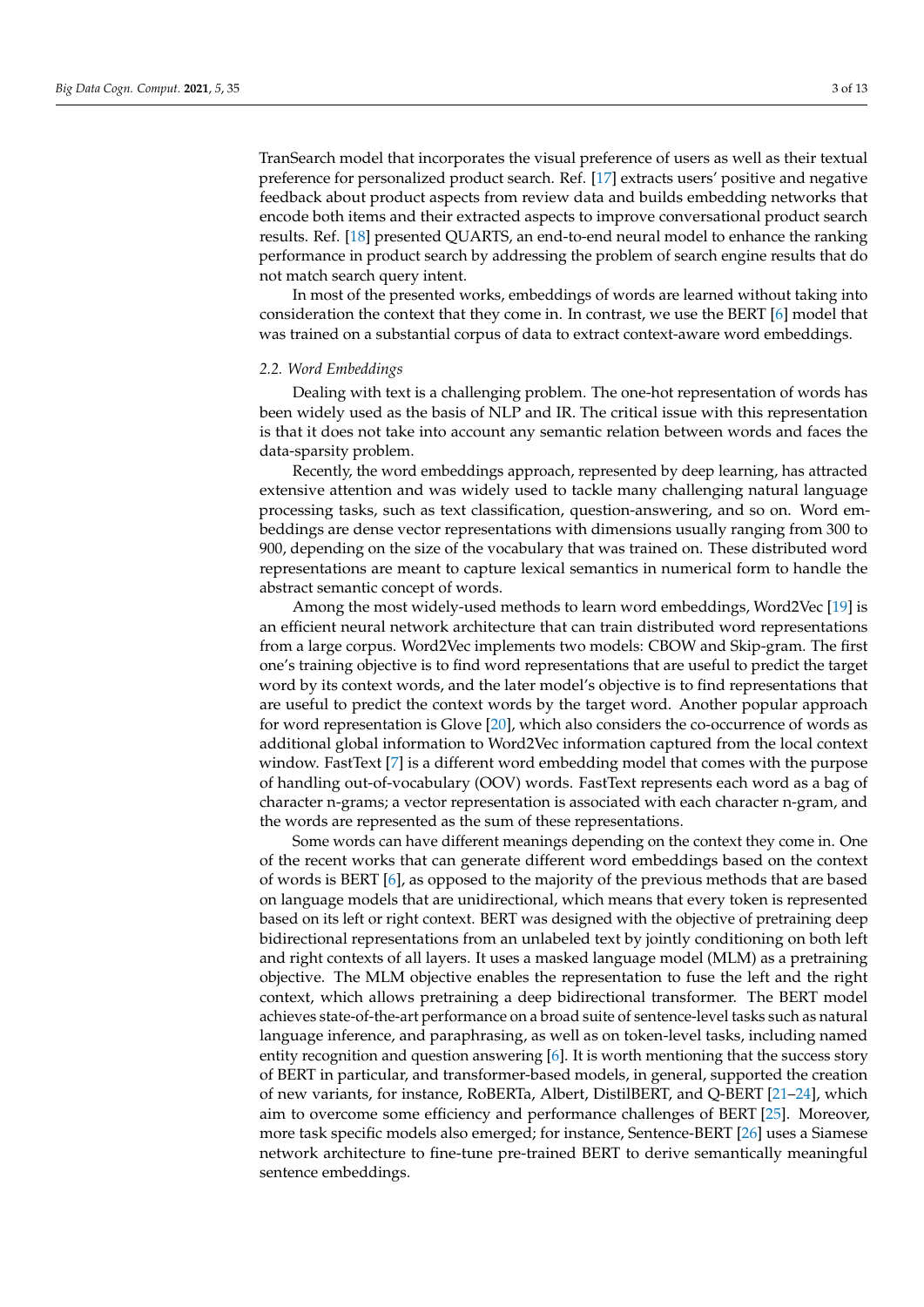## *2.3. Learning to Rank for e-Commerce Search*

Learning to Rank (LTR) refers to machine learning algorithms that involve learning effective ranking functions from training data. In LTR, the model is trained in a supervised manner, using a training dataset. The dataset consists of a set of query-product pairs represented by a vector of numerical features and their corresponding score labels, which show the degree of relevance of the product to its corresponding query. In the testing phase, the learned model assigns a score for each product, then products are ranked in descending order according to their scores. Liu [\[27\]](#page-12-3) categorized the different LTR approaches based on their training objectives into *pointwise*, *pairwise*, and *listwise*. In *pointwise*, the learned model predicts a score for each query–product pair without taking into account the preference of order to the other products. In *pairwise*, the model learns to preference between each pair of products concerning individual queries; the ranking problem is thus transformed into binary classification. Then, the *listwise* approaches tries to directly optimize a rankingmetric, which is difficult because such metrics are often non-differentiable with respect to the model parameters.

The LTR problem has been widely studied in the context of web search, and several models have been proposed in the machine learning community, including neural networks, support vector machines, and boosted decision trees based methods. RankNet [\[28\]](#page-12-4) is one popular example of a neural LTR model that was an industry choice for many years. Later listwise models, such as LambdaRank [\[29\]](#page-12-5) and LambdaMART [\[30\]](#page-12-6), have gained more attention, as they attempt to optimize loss functions that are directly related to IR evaluation measures, such as NDCG. Popular input features for training LTR models can be categorized into three categories [\[31\]](#page-12-7): query-independent (e.g., length of the title), query-dependent (e.g., TF, BM25 scores), and query-level features (e.g., number of words in query). Most of the hand-crafted features used for ranking web pages are statistical text features, while such features can have a remarkable effect in web pages ranking for product ranking; other signals that reflect the utility of the product for the user rather than just the text relevance with the query can be more important.

As compared to web ranking, there are not many works about e-commerce product ranking in the literature. Ref. [\[32\]](#page-12-8) used an ensemble tree model to predict user clicks by hand-crafting a variety of ranking features for each item from text data and user behavior logs. In [\[33\]](#page-12-9) the authors conducted a synthetic study of applying LTR methods to ecommerce search, revealing some of its unique challenges, such as the difficulty in defining the relevance judgment labels. Additionally, Ref. [\[34\]](#page-12-10) proposed a LETORIF model with a ranking loss function that optimizes product search engines by maximizing the revenue. They used two types of features: text relevance features extracted from item attributes, and revenue features with the price as the main component. Recently, Ref. [\[35\]](#page-12-11) proposed a hierarchical deep neural network for ranking products based on online reviews.

In most of the previous works, authors used features similar to those used for ranking web pages. In our work, we exclude the text-match features from the LTR features, as our matching model based on semantic embeddings could handle the text match problem between the query and the product fairly efficiently. Instead, in the LTR step, we use product quality indicators based on product attributes and user feedback.

#### <span id="page-3-0"></span>**3. Methodology**

This section gives a detailed explanation of the proposed model for product search, then presents a set of quality indicators that serve as input to the ranking models.

#### *3.1. Preprocessing Step*

As a preprocessing step, the text is tokenized, and stop-words are removed as well as special characters. For FastText [\[7\]](#page-11-6), the word tokenizer from the NLTK [\[36\]](#page-12-12) library was used, and WordPiece tokenization [\[37\]](#page-12-13) was used for BERT [\[6\]](#page-11-5), as it was the same tokenization method used in the original BERT [\[6\]](#page-11-5) paper.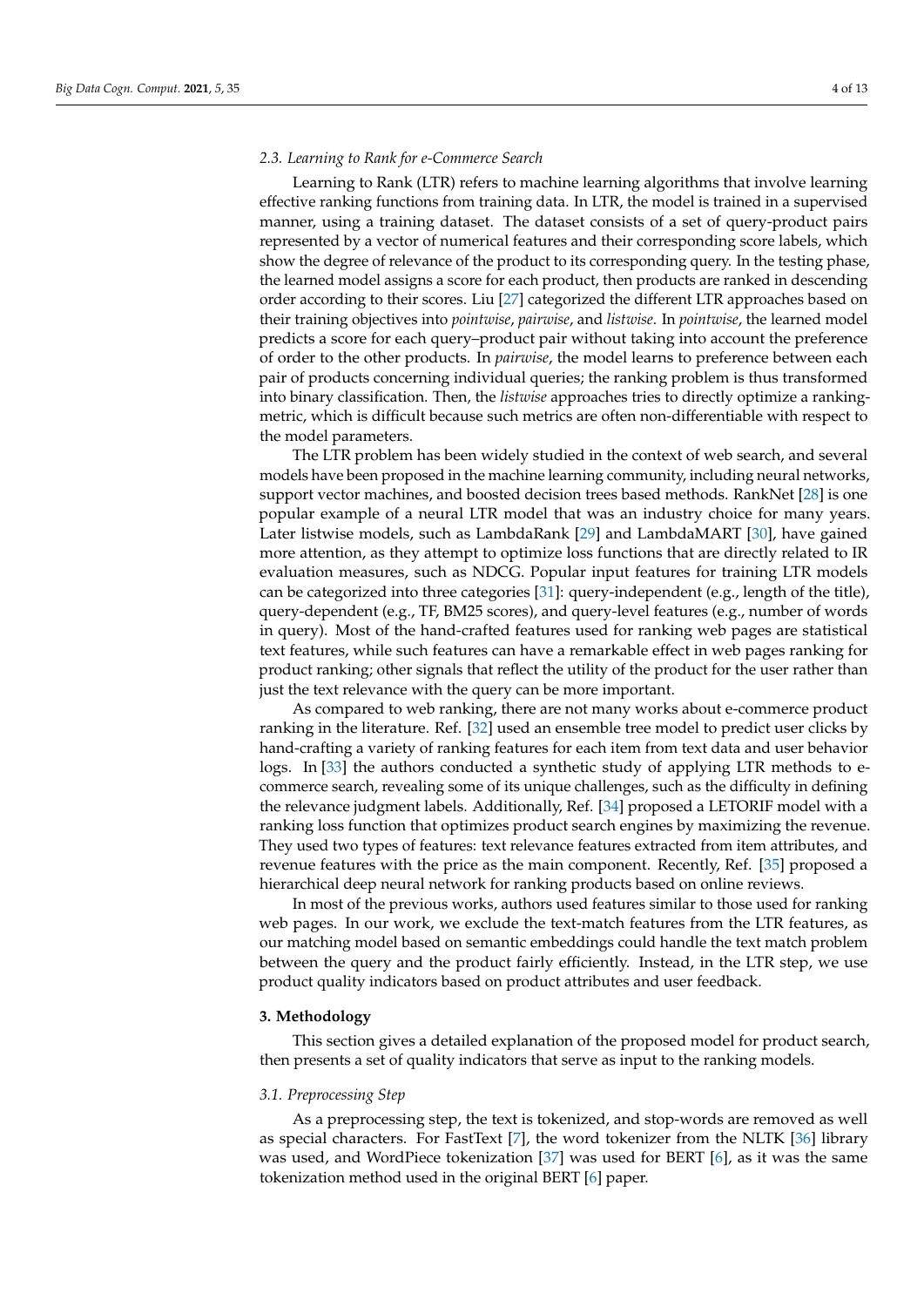#### <span id="page-4-0"></span>*3.2. Product Search Using Similarity Measure*

In the proposed product search strategy, products are filtered based on their textual and semantic similarity to the query.

The title of the product is a rich element that characterizes a product; merchants tend to put most information, such as brand name, color, and size, in the title. The title of the product is also one of the strongest signals that determine the relevance of an item listing to an e-commerce query [\[38\]](#page-12-14). The approach of [\[15](#page-11-14)[,39\]](#page-12-15) is followed in using product titles to represent products.

First, each product is represented as a vector of the title token embeddings. The same applies for queries, as each query is represented as a vector of its token embeddings. Embeddings for both queries and product titles were extracted using BERT for the first experiment and using FastText for the second experiment. For BERT, following the authors' recommendation, word embeddings were extracted as the average of the last four layers of the BERT large model already trained on a large corpus of English Wikipedia (2500 M words).

Previous studies proposed several approaches to combine word embeddings to form a sentence embedding as mentioned by [\[14\]](#page-11-13). The simplest one is averaging, and an extension of this is the non-linear projection layer over the average of word embeddings. Another more complex method is to use an (RNN) with word embeddings as input and take the final network state as a latent representation of the whole sentence. The first method, i.e., taking the mean of word embeddings, does not work well as the sentence (the title of the product, or query, in our case) becomes longer, while the latter two methods require finding parameters by training on a separate set. In our work, and due to the specific nature of e-commerce search in which some words may be more important than others, for instance, the brand or the color of the product, we propose another approach that does not combine word embeddings but compares them in the following manner. Given a query, and a product title vector representations  $Q = [\vec{e}_{q_1}, \dots, \vec{e}_{q_n}], P = [\vec{e}_{p_1}, \dots, \vec{e}_{p_m}],$  where  $\vec{e}_q$ and  $\vec{e}_p$  are the embedding vectors of size 768 for BERT and 300 for FastText, *n* and *m* are number of tokens in the query and title, respectively. The relevance score for a product *P* to a query *Q* is computed using a similarity function presented in the following formulas:

$$
S(Q, P) = \frac{1}{n} \sum_{j=1}^{n} \sum_{i=1}^{m} \max_{j} (s(\vec{e}_{q_i}, \vec{e}_{p_j}))
$$
(1)

where,

$$
s(\vec{e}_q, \vec{e}_p) = \frac{1 + \cos(\vec{e}_q, \vec{e}_p)}{2}; \ \cos(\vec{e}_q, \vec{e}_p) = \frac{\vec{e}_q^T \cdot \vec{e}_p}{\|\vec{e}_q\|_2 \|\vec{e}_p\|_2} \tag{2}
$$

For each query token embedding  $\vec{e}_{q_j}$ , a similarity measure is computed to all title embeddings tokens, using the *s* function, which is a simple modification to the *cos* similarity metric by adding 1 and dividing by 2, so that the similarity between the two vectors resides in the interval  $[0, 1]$ . Then, the max operator is applied to capture the most similar tokens. The summation of all the query tokens is then divided by *n* to give the final relevance score.

#### *3.3. Product Ranking Using Quality Indicators*

In this step, we present a set of indicators that serve as the basis for ranking the candidate products selected previously, using the semantic relevance score to each query. The following indicators are inspired by the remarks of [\[40\]](#page-12-16) that insist on the importance of product metadata and reviews in the users' decision.

#### 3.3.1. Reviews Sentiment

In product search, simply returning something relevant to the user's submitted query may not lead to the purchasing behavior [\[41\]](#page-12-17). For example, a returned relevant product that has a bad reputation is far from being purchased by the user. Therefore, a sentiment analysis model is proposed in Figure [1.](#page-5-0) The model takes as input the embedding representations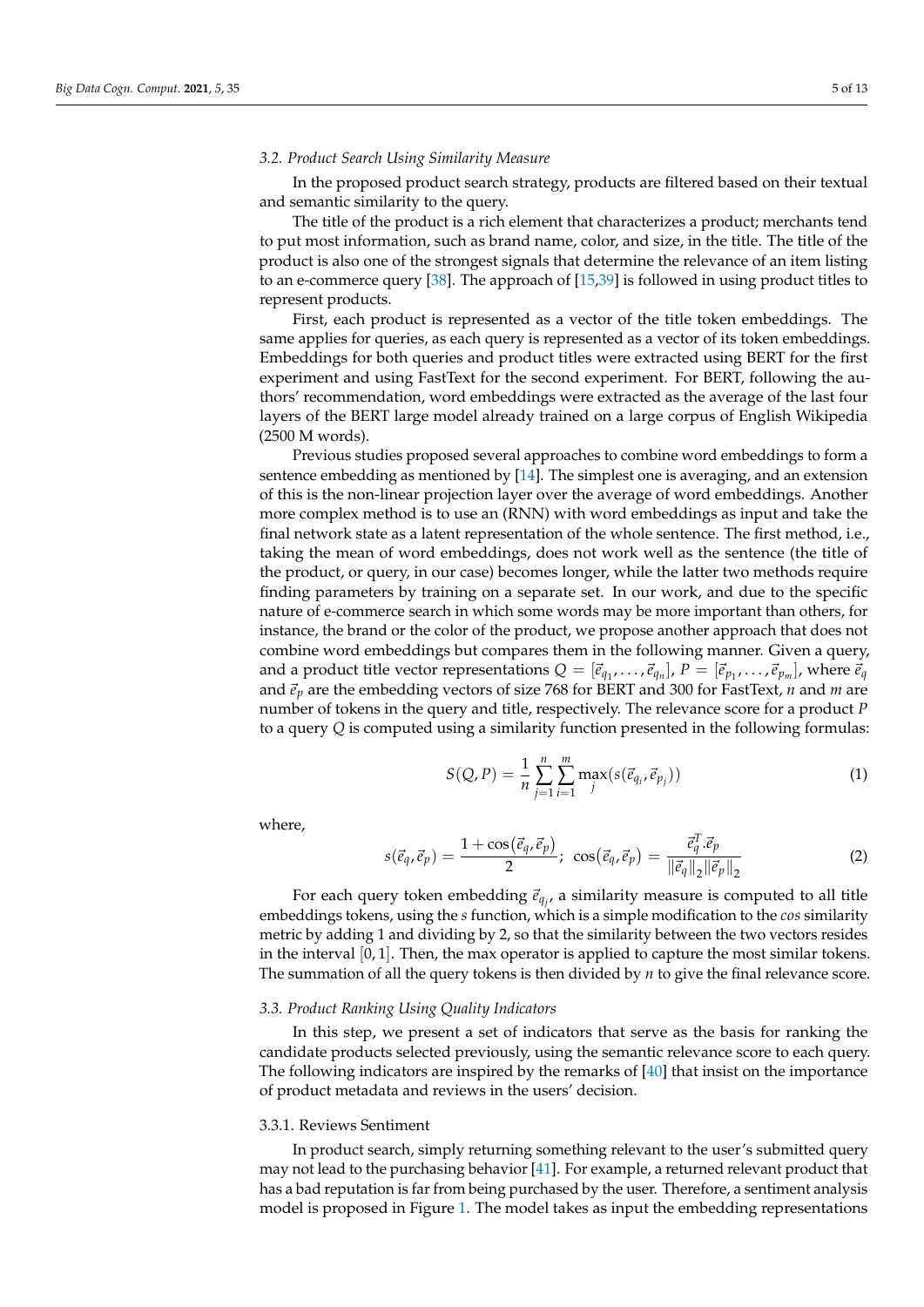of all review tokens and passes them through a bi-direction LSTM layer [\[42\]](#page-12-18). The latter is composed of two LSTM layers: the first processes the input sequence as is, and the second processes a time-reversed copy of the same input sequence. This provides additional context to the network and increases its accuracy. The output of the previous layer is then averaged in a global average pooling layer before the last dense layer that has a single neuron with a sigmoid activation function  $1/(1 + \exp(-x))$  to output a sentiment probability score for the input review. The sentiment score is estimated by the ratings given by users after rescaling, as it is observed that positive reviews tend to have higher user ratings and negative reviews tend to have a lower rating.

<span id="page-5-0"></span>

**Figure 1.** RNN model architecture for sentiment analysis.

## 3.3.2. Popularity

Popularity is usually calculated based on the number of sales of an item, compared to other items; this measure is used for Amazon.com, for example, to determine the best-seller items in each category. Because products widely purchased have greater probability of being purchased again, we calculate the number of sales of an item as the number of reviews a product has since reviews are written only by customers after purchasing an item. We obtain the popularity indicator by dividing the number of sales of a product by the maximum number of sales for the products in the corresponding query group, generated previously using the semantic match model.

#### 3.3.3. Availability of Information

The presence of product attributes (title, description, image, price, brand, etc.) can be considered a good indicator of the quality of a product. For regular users, a product without a description or image, for example, will obtain very little attention and the customer will have a bad impression of both the item and the seller. We denote by *I* a one-hot vector, indicating the presence of an attribute by 1, and otherwise by 0. In addition to *I*, we define *Ip*, information for a product *I* as follows:

$$
I_p = \frac{\sum_{x \in I} (1 - \delta_{x,0})}{|I|} \tag{3}
$$

where *I<sub>p</sub>* will obtain a value near 1 for products with complete list of attributes, and near 0 for products with an incomplete list. Some attributes may have a higher value for the customer. Therefore, each component of *I* is associated a weight value *β<sup>i</sup>* .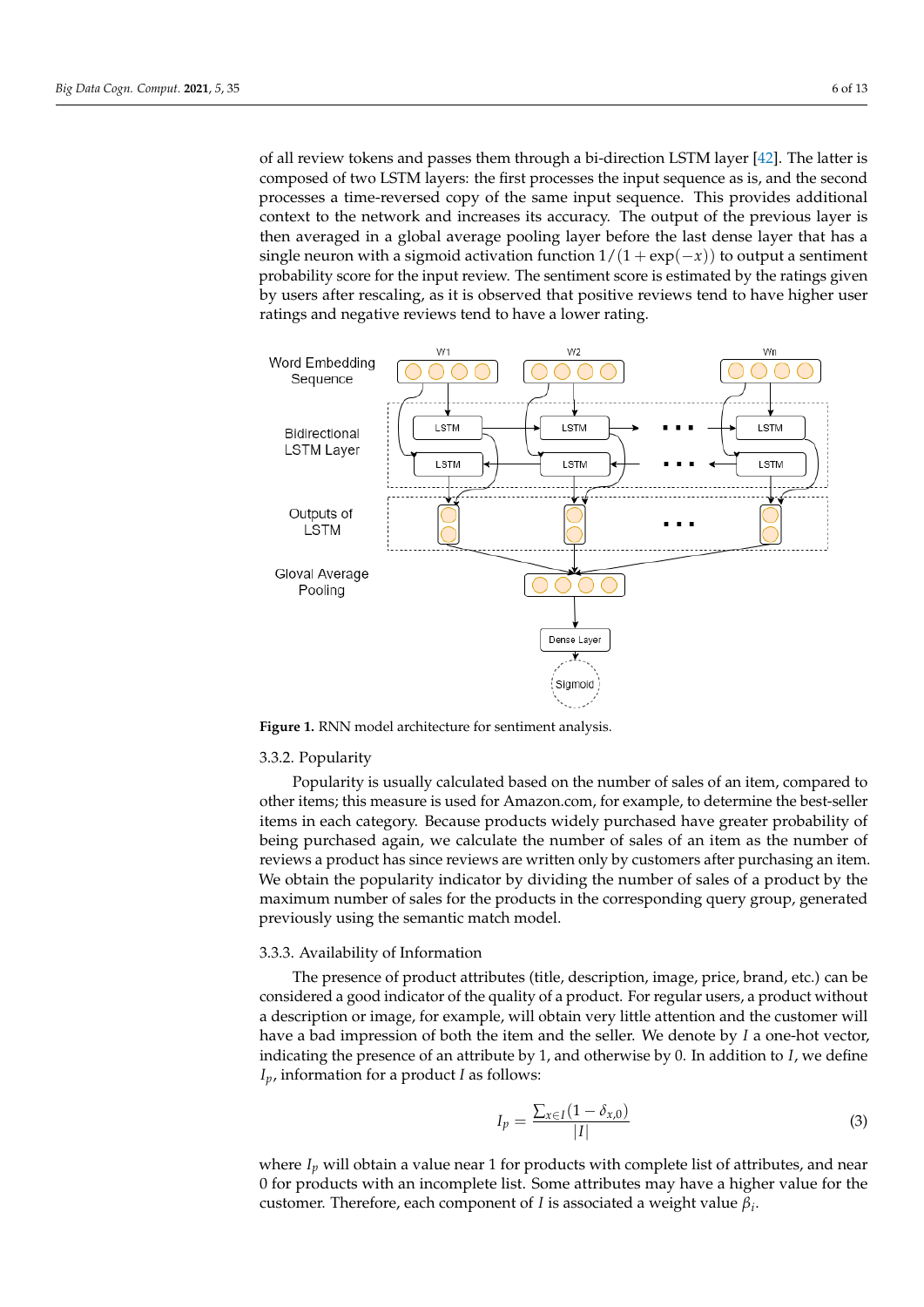## 3.3.4. Product Price

The price of the product can strongly affect the purchase decision of customers. Given  $C_q$ , the set of products selected by the semantic search model for a query  $q$ , we associate for each product  $p \in C_q$  a normalized version of its price, taking  $pi = \frac{price(p)}{AP(q)}$  where  $AP(q) = \frac{\sum_{p \in C_q} price(p)}{|C_q|}$  $\frac{q}{|C_q|}$  as the average price of candidate products associated with query *q*.

## 3.3.5. LTR Model

The previous list of features is complemented with complementary information about the product, namely, the overall rating, brand, number of reviews.

We consider 100 products for each query retrieved, using the product search method described in Section [3.2.](#page-4-0) For each query–product pair (*q*, *p*), we assign relevance ratings. We consider the (implicit feedback) product sales rank as the ground truth, as was the case in the work of [\[35\]](#page-12-11). As products with higher sales have lower ranks, a transformation of the sales ranks of products is used as the ground truth relevance ratings as follows:

$$
r(q, p) = \left[4\alpha \cdot \left| \frac{\sigma(q, p)}{\max_{p \in P_q} \sigma(q, p)} \right| \right]
$$
 (4)

where  $r(q, p)$  is a discrete value in the scale  $(0 - 4)$ ,  $\sigma(q, p)$  is the sales rank of product  $p \in P_q$  associated with query *q*. *α* is a parameter that controls the ratio of irrelevant labels. For each query, products with the highest page rank received a label of 4, while products with a small page rank received 0.

We train and compare three state-of-the-art LTR methods to test the ranking performance of the list of features; an overview of each method is described in Section [3.3.6.](#page-6-1)

# <span id="page-6-1"></span>3.3.6. Baseline Methods for Product Ranking

We conduct a comparison study with the following baseline methods:

- LambdaRank [\[29\]](#page-12-5) uses a neural network to minimize the pairwise loss function, which is similar to RankNet [\[28\]](#page-12-4). LambdaRank simply takes the RankNet gradients of the pairwise loss function and scales them by the change in NDCG performance measure found by swapping each pair of documents.
- AdaRank [\[43\]](#page-12-19) is a representative pairwise model. It focuses more on the difficult queries and aims to directly optimize the performance measure NDCG based on a boosting approach.
- LambdaMart [\[30\]](#page-12-6) is a tree boosting algorithm that extends multiple additive regression trees (MART) by introducing a weighting term for each pair of data, as to how LambdaRank extends RankNet with the listwise measure.

## <span id="page-6-0"></span>**4. Experiments**

This section tackles the experimental settings by presenting the dataset, the query formulation method that we adopt to test our model, and the baseline methods for product ranking. Last, we present the evaluation metrics and discuss our experimental results.

## *4.1. Dataset*

Traditionally, the datasets used for search problems are based on search log files, and the relevancy annotation is obtained via crowdsourcing.

With the lack of publicly available datasets of this kind for e-commerce search, we adopt *Amazon Review Data* [\[44\]](#page-12-20) for experiments. This famous dataset has widely been used in previous studies [\[45–](#page-12-21)[48\]](#page-12-22).

The dataset includes millions of products with rich meta-data as well as user reviews. Products are divided into 29 categories, and each category contains a hierarchy of subcategories. The original dataset is too large. For our experiment, we used the five-core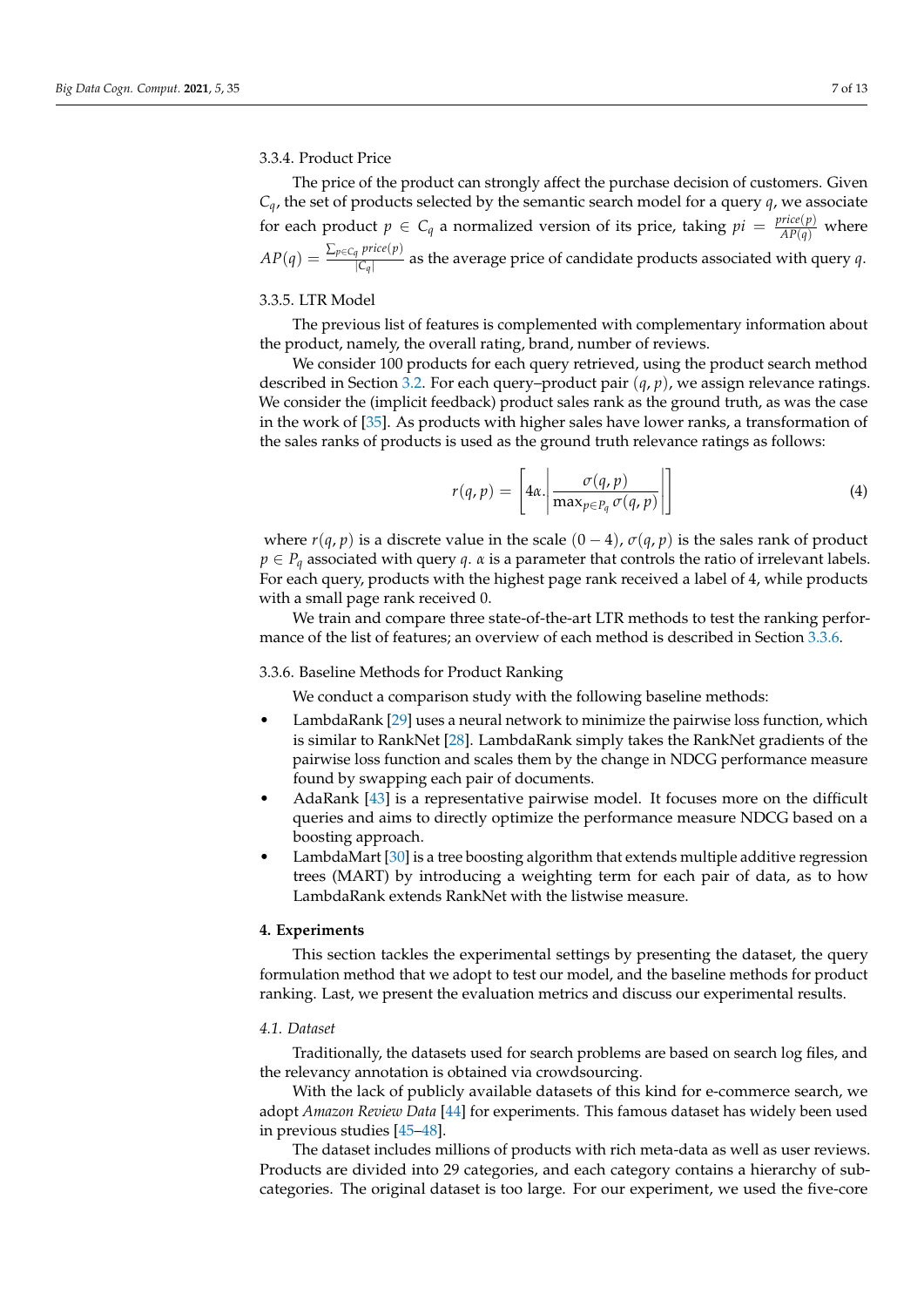version, where each user or item has at least five interactions. More specifically, we used four categories, which are *electronics, office products, toys and games,* and *appliances*.

## 4.1.1. Query Extraction

As reported in [\[49\]](#page-12-23), a typical scenario of a user searching a product is to use a producer's name, a brand, or a set of terms that describe the category of the product as the query in retrieval. Based on this observation and following the paradigm of references [\[13](#page-11-12)[,14](#page-11-13)[,41\]](#page-12-17), we extracted the search queries for each item with three steps. First, we extract category information for each item from product meta-data. Then, we concatenate the terms from a single hierarchy of categories to form a topic string. At last, stop words and duplicate words are removed from the topic string, and we use it as a query for the corresponding item. In this way, only the items that belong to the query are considered relevant to that query. Table [1](#page-7-0) showcases some examples of queries extracted using this approach.

<span id="page-7-0"></span>**Table 1.** Example queries extracted from Amazon product data.

| Electronics:                                       | Toys and ames:                       |  |  |
|----------------------------------------------------|--------------------------------------|--|--|
| - electronics home audio speakers                  | - toys games hand puppets            |  |  |
| - electronics camera photo accessories             | - toys game room mini table games    |  |  |
| Office Products:                                   | Appliances:                          |  |  |
| - products office school supplies paper            | - appliances dryer parts accessories |  |  |
| - products office school supplies education crafts | - laundry appliances dryers washers  |  |  |

#### 4.1.2. Evaluation Metrics

To evaluate the performance of the product retrieval model, we used the following retrieval metrics:

Precision (PR): the fraction of the products retrieved that are relevant to the query.

$$
PR = \frac{|Rel_p \cap Ret_p|}{|Ret_p|} \tag{5}
$$

• Recall (RE): the fraction of the products relevant to the query that are successfully retrieved.

$$
RE = \frac{|Rel_p \cap Ret_p|}{|Rel_p|} \tag{6}
$$

• F-score (FS): the weighted harmonic mean of the precision and recall.

$$
FS = \frac{2 \times PR \times RE}{PR + RE} \tag{7}
$$

where *Ret<sup>p</sup>* is the set of retrieved products and *Rel<sup>p</sup>* is the set of relevant products.

For the ranking model, we report standard information retrieval ranking metrics:

• **Normalized discounted cumulative gain (NDCG@k)**: assesses the overall order of the ranked elements at truncation level *k* with a much higher emphasis on the topranked elements. NDCG for a query *q* is defined as follows:

$$
NDCG@k_q = \frac{DCG@k_q}{\max DCG@k_q}, \text{ and } DCG@k_q = \sum_{i=1}^{k} \frac{2^{l_i} - 1}{\log(1+i)} \tag{8}
$$

where max *DCG*@*k<sup>q</sup>* is the ideal value of *DCG*@*kq*, and *l<sup>i</sup>* is the label of the *i*-th listed product.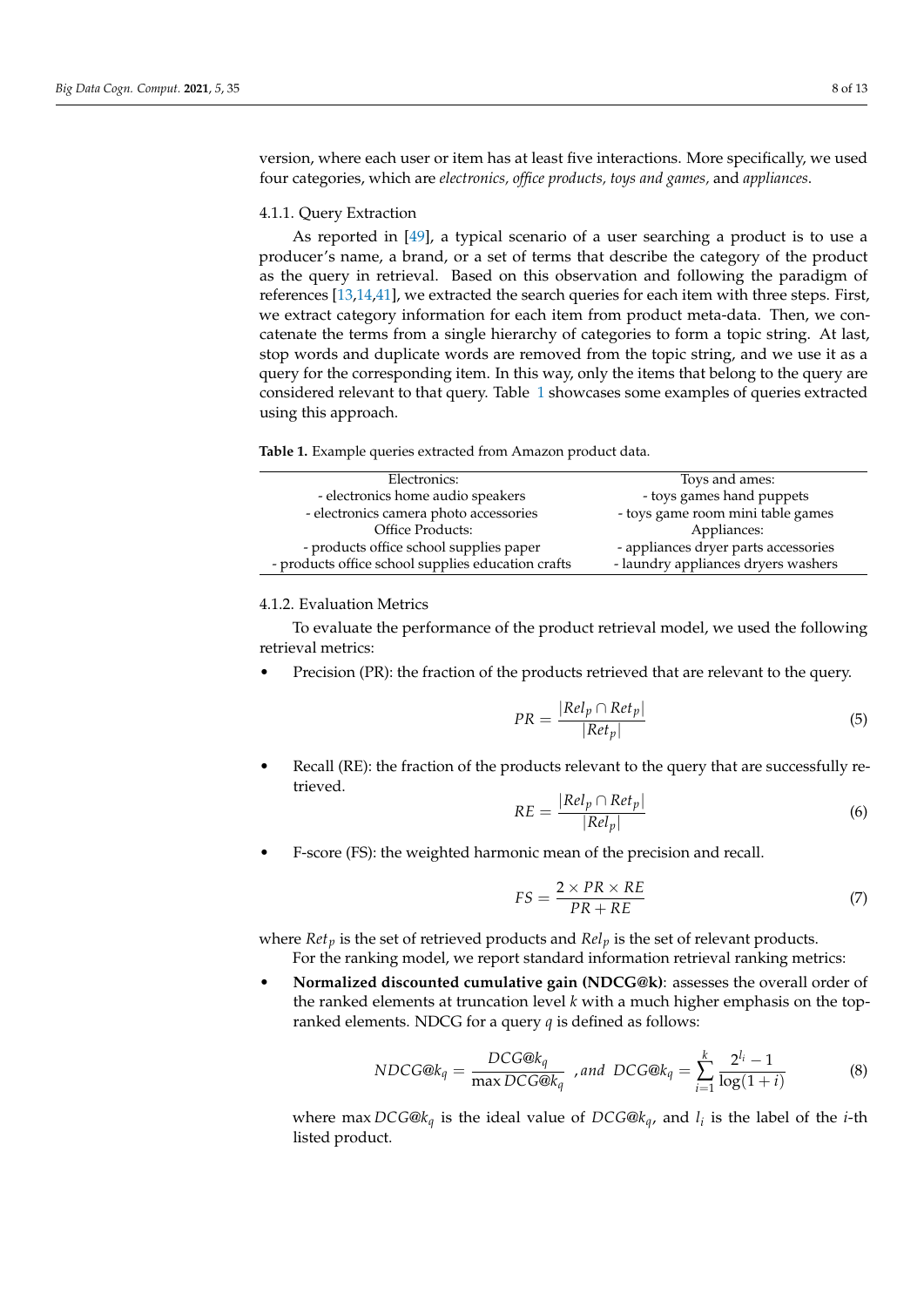• **Expected reciprocal rank (ERR@k)** [\[50\]](#page-12-24): a cascade-based metric that is commonly used for graded relevance.

$$
ERR@k = \sum_{r=1}^{n} \frac{1}{r} \prod_{i=1}^{r-1} (1 - R_i) R_r
$$
\n(9)

where  $n$  is the number of items in the ranked list;  $r$  is the position of the document; and *R* is a mapping from relevance degree to relevance probability.

#### *4.2. Results and Discussions*

The performance of the product search model is reported in Table [2](#page-8-0) in terms of precision, recall, and the F1-score at a cut-off  $K = 100$  results. The model was tested on four datasets, using two types of word embedding representations: FastText and BERT.

| <b>Dataset</b>  | Embeddings  | Precision@K | Recall@K | F1-Score@K |
|-----------------|-------------|-------------|----------|------------|
| Appliances      | Bert        | 0.27        | 0.25     | 0.26       |
|                 | FastText    | 0.22        | 0.12     | 0.16       |
| Electronics     | Bert        | 0.13        | 0.22     | 0.15       |
|                 | FastText    | 0.12        | 0.12     | 0.12       |
| Office Products | <b>Bert</b> | 0.12        | 0.22     | 0.16       |
|                 | FastText    | 0.13        | 0.09     | 0.11       |
| Toys and Games  | Bert        | 0.18        | 0.17     | 0.17       |
|                 | FastText    | 0.16        | 0.09     | 0.12       |

<span id="page-8-0"></span>**Table 2.** Comparison of product search model using FastText and BERT embeddings on the Amazon product search datasets. The best performance is highlighted in bold.

It can be seen from Table [2](#page-8-0) that the retrieval performance of our product search model differs from a dataset to another. The performance is best in terms of Precision@K for the *appliances* dataset with 0.27, and worst for *office products* with 0.13, using the model with BERT embeddings. In terms of Recall@K and F1-Score@K, the *appliances* dataset obtained the best results using both the model with BERT and with FastText embeddings. On the other hand, *toys and games* achieved the worst Recall@K, and *office products* the worst F1-Score@K.

Comparing the results of the model using the different kinds of embeddings, the version with BERT embeddings generates results higher than FastText ones for all the datasets, which can be explained by the difference in dataset size on which the two models were pre-trained on, and most importantly, the capability of BERT in capturing and generating context-dependent word embeddings.

To analyze the performance of the sentiment analysis model in detecting the sentiment in reviews, we divided the reviews into two sets 80% for training the model and 20% for validation. The model was trained for 80 epochs, with a batch size of 512 and the *Adam* optimizer with a learning rate of 0.01, and the optimized AUC (Area Under the Curve) metric, which is commonly used to measure the quality of classification models. These parameter settings were obtained based on a grid-search approach for different values of the parameters. Following, we present plots of the loss and ROC (Receiver Operating Characteristic) curve for both the training and validation sets in Figures [2](#page-9-0) and [3.](#page-9-1)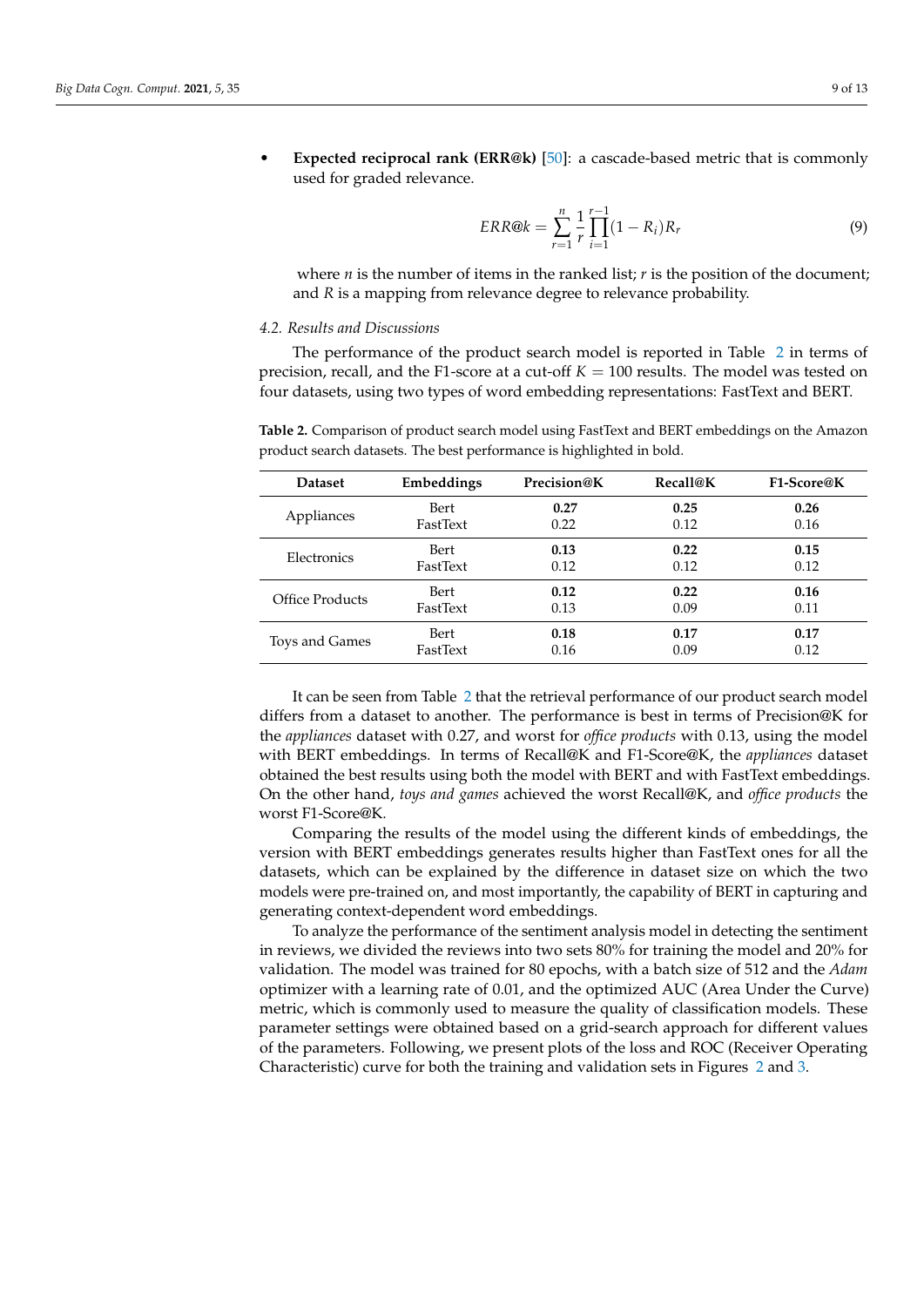<span id="page-9-0"></span>

**Figure 2.** Sentiment analysis model performance—training and validation loss plot.

<span id="page-9-1"></span>

**Figure 3.** Sentiment Analysis Model Performance—Training and Validation AUC Plot.

In Figures [2](#page-9-0) and [3,](#page-9-1) the loss and AUC metrics are depicted for both training and validation sets during the training phase of the sentiment analysis model. The loss decreases significantly during the first 20 epochs, while the accuracy increases remarkably during the first 10 epochs. The best model performance is achieved and saved at around 50 epochs, using a callback function. Later, the trained model is used to predict the sentiment polarity scores for each customer review. Then, averaging the sentiment scores for the reviews, we obtain the sentiment score of each product.

Table [3](#page-10-1) presents a summary of results for applying different state-of-the-art LTR algorithms on four Amazon datasets. Comparing the models, LambdaMART achieves the best validation performance in terms of both NDCG@10 and ERR@10 for all the datasets, followed by AdaRank and RankNet. This observation is consistent with benchmark studies of [\[33\]](#page-12-9). From the datasets side, the *electronics* dataset achieves the highest validation NDCG@10 for LambdaRank and AdaRank algorithms, while *office products* obtains the highest ERR@10 for LambdaMART. On the other hand, *toys and games* obtains the lower performance for AdaRank and LambdaMART, while the worst ERR@10 and NDCG@10 for LambdaRank are recorded for the textitoffice products dataset.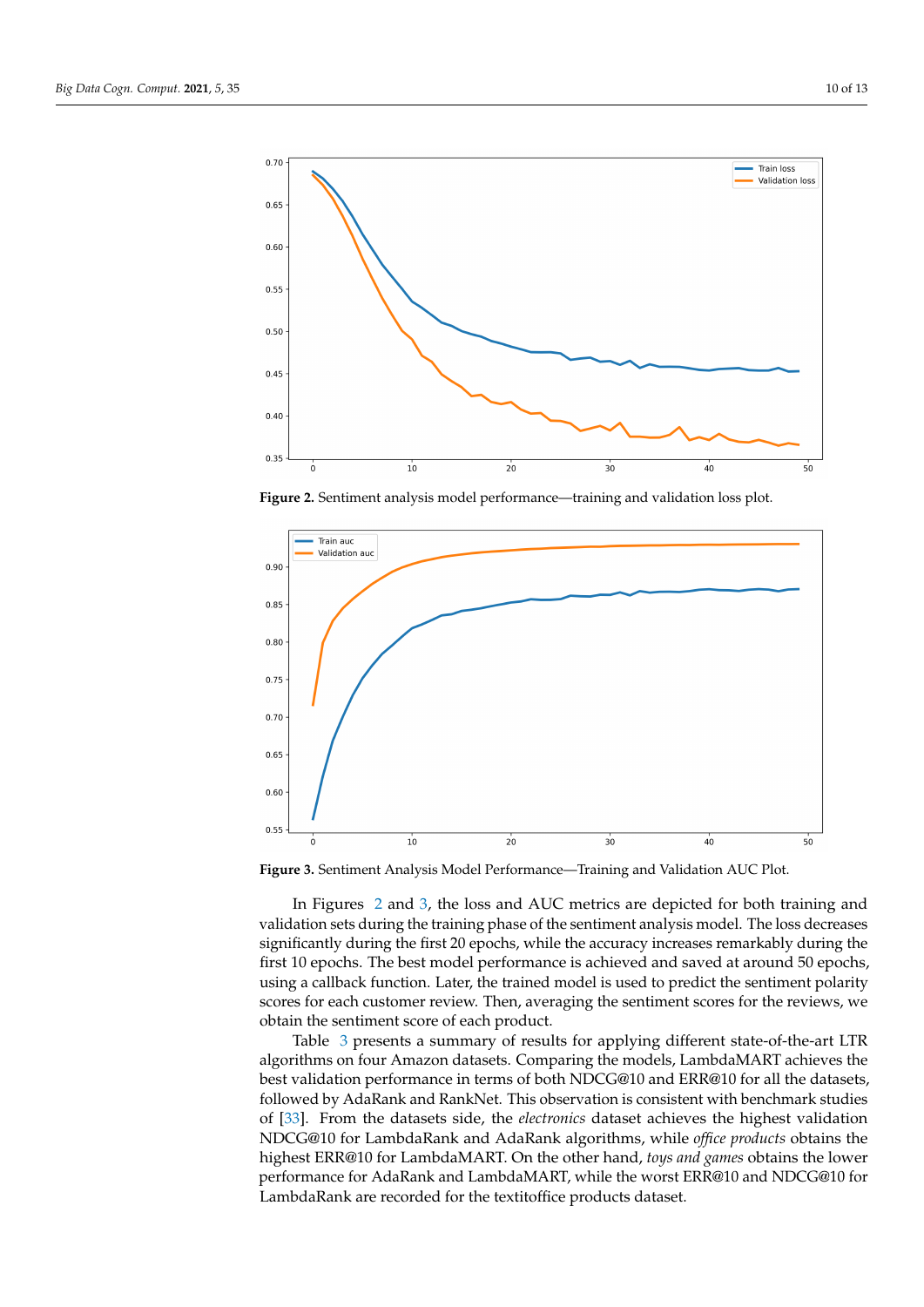| <b>Methods</b><br>Categories          | LambdaRank     |                | AdaRank        |                | LambdaMART     |                |
|---------------------------------------|----------------|----------------|----------------|----------------|----------------|----------------|
|                                       | <b>ERR@10</b>  | NDCG@10        | <b>ERR@10</b>  | NDCG@10        | <b>ERR@10</b>  | NDCG@10        |
| Appliances                            | 0.476          | 0.480          | 0.565          | 0.560          | 0.612          | 0.600          |
| Electronics<br><b>Office Products</b> | 0.487<br>0.407 | 0.490<br>0.410 | 0.571<br>0.479 | 0.570<br>0.482 | 0.627<br>0.631 | 0.650<br>0.644 |
| Toys and Games                        | 0.477          | 0.489          | 0.508          | 0.492          | 0.603          | 0.554          |

<span id="page-10-1"></span>**Table 3.** Performance comparisons of three LTR methods on each Amazon dataset.

#### <span id="page-10-0"></span>**5. Conclusions and Future Work**

This paper attempted to solve the problem of product search. The process was broken down into two parts: (1) selecting candidate products for each user query, using a similarity measure function on top of the product and query embeddings; and (2) ranking candidate products, using different state-of-the-art LTR models, with quality indicators as input. A deep neural network model was used to extract sentiment scores from reviews, while the other quality indicators were calculated using custom formulas. The experiments show that the similarity function was able to retrieve a good subset of relevant items to the queries despite the significant similarity between products of the same dataset and the generality of the extracted queries. Furthermore, the quality features show good performance in predicting the sales rank of the product, and LambdaMART was the best performing LTR model. An important issue that could affect the performance of our approach is fake reviews of product. Therefore, a promising path for feature work will be to incorporate other user-related features that could reveal the credibility of user interactions, which should enhance the ranking phase and potentially increase user satisfaction.

**Author Contributions:** Conceptualization, S.T. and M.J.; methodology, M.J. and S.T.; software, M.J.; validation, S.T., M.J., R.S., A.C.; formal analysis, S.T., M.J.; investigation, M.J.; resources, M.J.; data curation, M.J.; writing—original draft preparation, M.J.; writing—review and editing, S.T., R.S., M.J., A.C.; visualization, M.J.; supervision, S.T.; project administration, S.T. All authors have read and agreed to the published version of the manuscript.

**Funding:** This research is funded by the Euro-Med University of Fez.

**Institutional Review Board Statement:** Not applicable.

**Informed Consent Statement:** Not applicable.

**Acknowledgments:** We would like to thank the anonymous referees for their valuable comments and helpful suggestions. Special thanks to those who improved the language quality and made this paper more readable.

**Conflicts of Interest:** We declare that we have no conflict of interest and no financial or other interest with any entity to disclose.

#### **Abbreviations**

The following abbreviations are used in this manuscript:

- MDPI Multidisciplinary Digital Publishing Institute<br>DOAI Directory of open access journals
- Directory of open access journals
- TLA Three letter acronym
- LD Linear dichroism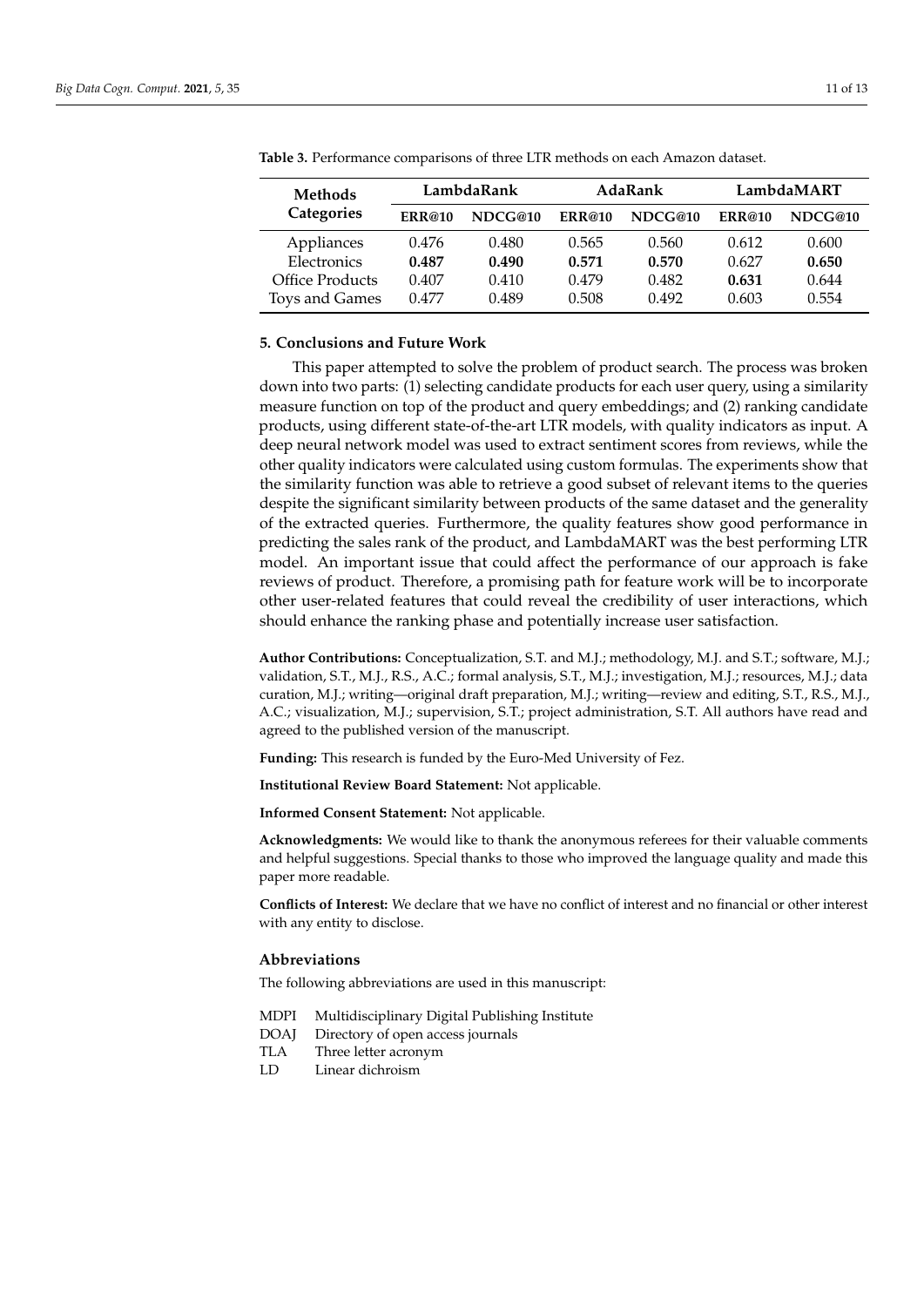## **References**

- <span id="page-11-0"></span>1. Kaabi, S.; Jallouli, R. Overview of E-commerce Technologies, Data Analysis Capabilities and Marketing Knowledge. In *Digital Economy, Emerging Technologies and Business Innovation*; Springer International Publishing: Berlin/Heidelberg, Germany, 2019; pp. 183–193.
- <span id="page-11-1"></span>2. Turban, E.; King, D.; Lee, J.K.; Liang, T.P.; Turban, D.C. E-Commerce: Mechanisms, Platforms, and Tools. In *Electronic Commerce: A Managerial and Social Networks Perspective*; Springer Texts in Business and Economics; Springer International Publishing: Cham, Swizterland, 2015; pp. 51–99. [\[CrossRef\]](http://doi.org/10.1007/978-3-319-10091-3_2)
- <span id="page-11-2"></span>3. Moraes, F.; Yang, J.; Zhang, R.; Murdock, V. The role of attributes in product quality comparisons. In Proceedings of the 2020 Conference on Human Information Interaction and Retrieval, Vancouver, BC, Canada, 14–18 March 2020; pp. 253–262. [\[CrossRef\]](http://dx.doi.org/10.1145/3343413.3377956)
- <span id="page-11-3"></span>4. Carmel, D.; Haramaty, E.; Lazerson, A.; Lewin-Eytan, L.; Maarek, Y. Why do people buy seemingly irrelevant items in voice product search? On the relation between product relevance and customer satisfaction in ecommerce. In Proceedings of the 13th International Conference on Web Search and Data Mining, Houston, TX, USA, 3–7 February 2020; pp. 79–87. [\[CrossRef\]](http://dx.doi.org/10.1145/3336191.3371780)
- <span id="page-11-4"></span>5. Ahuja, A.; Rao, N.; Katariya, S.; Subbian, K.; Reddy, C.K. Language-agnostic representation learning for product search on e-commerce platforms. In Proceedings of the 13th International Conference on Web Search and Data Mining, Houston, TX, USA, 3–7 February 2020; pp. 7–15. [\[CrossRef\]](http://dx.doi.org/10.1145/3336191.3371852)
- <span id="page-11-5"></span>6. Devlin, J.; Chang, M.W.; Lee, K.; Toutanova, K. BERT: Pre-training of Deep Bidirectional Transformers for Language Understanding. In Proceedings of the 2019 Conference of the North American Chapter of the Association for Computational Linguistics: Human Language Technologies, Volume 1 (Long and Short Papers), Minneapolis, MN, USA, 2–7 June 2019; pp. 4171–4186. [\[CrossRef\]](http://dx.doi.org/10.18653/v1/N19-1423)
- <span id="page-11-6"></span>7. Bojanowski, P.; Grave, E.; Joulin, A.; Mikolov, T. Enriching Word Vectors with Subword Information. *Trans. Assoc. Comput. Linguist.* **2017**, *5*, 135–146. [\[CrossRef\]](http://dx.doi.org/10.1162/tacl_a_00051)
- <span id="page-11-7"></span>8. Nguyen, H.T.; Duong, P.H.; Cambria, E. Learning short-text semantic similarity with word embeddings and external knowledge sources. *Knowl. Based Syst.* **2019**, *182*, 104842. [\[CrossRef\]](http://dx.doi.org/10.1016/j.knosys.2019.07.013)
- <span id="page-11-8"></span>9. Lample, G.; Conneau, A.; Ranzato, M.; Denoyer, L.; Jégou, H. Word translation without parallel data. In Proceedings of the International Conference on Learning Representations, Vancouver, BC, Canada, 30 April–3 May 2018.
- <span id="page-11-9"></span>10. Fan, Z.P.; Li, G.M.; Liu, Y. Processes and methods of information fusion for ranking products based on online reviews: An overview. *Inf. Fusion* **2020**, *60*, 87–97. [\[CrossRef\]](http://dx.doi.org/10.1016/j.inffus.2020.02.007)
- <span id="page-11-10"></span>11. Robertson, S.E.; Walker, S.; Jones, S.; Hancock-Beaulieu, M.; Gatford, M. *Okapi at TREC-3*; 1994. Available online: [https:](https://www.researchgate.net/publication/221037764_Okapi_at_TREC-3) [//www.researchgate.net/publication/221037764\\_Okapi\\_at\\_TREC-3](https://www.researchgate.net/publication/221037764_Okapi_at_TREC-3) (accessed on 12 August 2021).
- <span id="page-11-11"></span>12. Ponte, J.M.; Croft, W.B. A Language Modeling Approach to Information Retrieval. In Proceedings of the 21st Annual International ACM SIGIR Conference on Research and Development in Information Retrieval, Melbourne, Australia, 24–28 August 1998. [\[CrossRef\]](http://dx.doi.org/10.1145/3130348.3130368)
- <span id="page-11-12"></span>13. Van Gysel, C.; de Rijke, M.; Kanoulas, E. Learning Latent Vector Spaces for Product Search. In Proceedings of the 25th ACM International on Conference on Information and Knowledge Management, Indianapolis, IN, USA, 24–28 October 2016; pp. 165–174. [\[CrossRef\]](http://dx.doi.org/10.1145/2983323.2983702)
- <span id="page-11-13"></span>14. Ai, Q.; Zhang, Y.; Bi, K.; Chen, X.; Croft, W.B. Learning a Hierarchical Embedding Model for Personalized Product Search. In Proceedings of the 40th International ACM SIGIR Conference on Research and Development in Information Retrieval, Tokyo, Japan, 7–11 August 2017; pp. 645–654. [\[CrossRef\]](http://dx.doi.org/10.1145/3077136.3080813)
- <span id="page-11-14"></span>15. Ai, Q.; Hill, D.N.; Vishwanathan, S.V.N.; Croft, W.B. A Zero Attention Model for Personalized Product Search. In Proceedings of the 28th ACM International Conference on Information and Knowledge Management, Beijing, China, 3–7 November 2019; pp. 379–388. [\[CrossRef\]](http://dx.doi.org/10.1145/3357384.3357980)
- <span id="page-11-15"></span>16. Guo, Y.; Cheng, Z.; Nie, L.; Xu, X.S.; Kankanhalli, M. Multi-modal Preference Modeling for Product Search. In Proceedings of the 26th ACM International Conference on Multimedia, Seoul, Korea, 22–26 October 2018; pp. 1865–1873. [\[CrossRef\]](http://dx.doi.org/10.1145/3240508.3240541)
- <span id="page-11-16"></span>17. Bi, K.; Ai, Q.; Zhang, Y.; Croft, W.B. Conversational Product Search Based on Negative Feedback. In Proceedings of the 28th ACM International Conference on Information and Knowledge Management, Beijing, China, 3–7 November 2019; pp. 359–368. [\[CrossRef\]](http://dx.doi.org/10.1145/3357384.3357939)
- <span id="page-11-17"></span>18. Nguyen, T.; Rao, N.; Subbian, K. Learning Robust Models for e-Commerce Product Search. In Proceedings of the 58th Annual Meeting of the Association for Computational Linguistics, Online, 5–10 July 2020; pp. 6861–6869. [\[CrossRef\]](http://dx.doi.org/10.18653/v1/2020.acl-main.614)
- <span id="page-11-18"></span>19. Mikolov, T.; Sutskever, I.; Chen, K.; Corrado, G.; Dean, J. Distributed representations of words and phrases and their compositionality. In Proceedings of the 26th International Conference on Neural Information Processing Systems, Lake Tahoe, NV, USA, 5–10 December 2013; Volume 2, pp. 3111–3119.
- <span id="page-11-19"></span>20. Pennington, J.; Socher, R.; Manning, C. Glove: Global Vectors for Word Representation. In Proceedings of the 2014 Conference on Empirical Methods in Natural Language Processing (EMNLP), Doha, Qatar, 25–29 October 2014; pp. 1532–1543. [\[CrossRef\]](http://dx.doi.org/10.3115/v1/D14-1162)
- <span id="page-11-20"></span>21. Liu, Y.; Ott, M.; Goyal, N.; Du, J.; Joshi, M.; Chen, D.; Levy, O.; Lewis, M.; Zettlemoyer, L.; Stoyanov, V. RoBERTa: A Robustly Optimized BERT Pretraining Approach. *arXiv* **2019**, arXiv:1907.11692.
- 22. Lan, Z.; Chen, M.; Goodman, S.; Gimpel, K.; Sharma, P.; Soricut, R. ALBERT: A Lite BERT for Self-supervised Learning of Language Representations. *arXiv* **2020**, arXiv:1909.11942.
- 23. Sanh, V.; Debut, L.; Chaumond, J.; Wolf, T. DistilBERT, a distilled version of BERT: smaller, faster, cheaper and lighter. *arXiv* **2019**, arXiv:1910.01108.